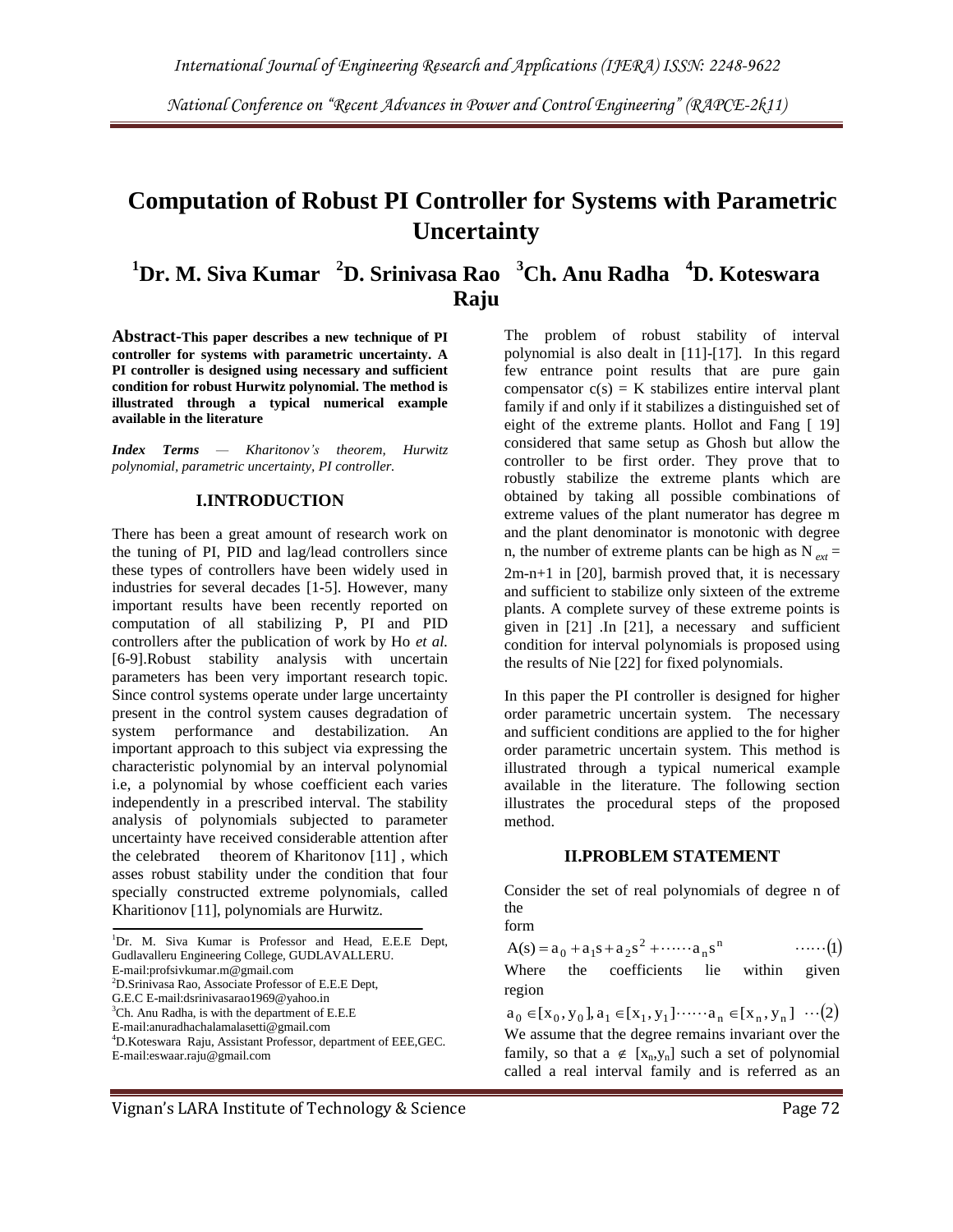interval polynomials. The set of polynomials given by is stable if and only if each and every element of the set is a Hurwitz polynomial. A necessary and sufficient condition for robust stability of interval polynomial is proposed using the algebraic stability criterion for fixed polynomial due to Nie which is stated in the following Lemmas

*Lemma1:*The interval polynomial A(s) defined in (1) is Hurwitz for all  $a_i \in [x_i, y_i]$ 

where  $i=0,1,2,\ldots$  in. If the following necessary conditions are satisfied

$$
y_i \ge x_i > 0, i = 0,1,2 \cdots n
$$
  
\n $x_i x_{i+1} > y_{i-1} y_{i+2}, i = 0,1,2, \cdots n-2$  ... (3)

*Lemma2:* the interval polynomial A(s) defined in (1) is Hurwitz for all  $a_i \in [x_i, y_i]$  where  $i=0,1,2,...,...,n$ . If the following sufficient conditions are satisfied  $y_i \ge x_i > 0$ , i = 0,1,2 ······· n

$$
0.4655x_i x_{i+1} > y_{i-1}y_{i+2}, i = 0,1,2,\cdots n-2 \quad \cdots (4)
$$

Consider a system whose transfer function with parametric uncertainty is given by

$$
G(s, b, a) = \frac{N(s, b)}{D(s, a)} \qquad \qquad \cdots (5)
$$

Where the numerator and denominator polynomials are of the form

$$
N(s,b) = b_0 + b_1 s + \cdots + b_m s^m
$$
  

$$
D(s,a) = s + a_1 s + \cdots + a_n s^n
$$

$$
D(s, a) = a_0 + a_1 s + \cdots + a_n s'
$$

Where vectors **b** and **a** lie in given rectangles B and A respectively.

$$
a \in A : \{a : a_i^- \le a_i \le a_i^+\} \text{ for } i = 0, 1, \dots \dots n
$$
  

$$
b \in B : \{b : b_i^- \le b_i \le b_i^+\} \text{ for } i = 0, 1, \dots \dots m
$$

Where  $a_i \in [1,1]$  and the bound on  $a_i$ ,  $a_i$ <sup>+</sup>,  $b_i$ ,  $b_i$ <sup>+</sup> are

#### specified a priori

Let PI controller transfer function in parametric uncertainty form is given by

$$
C(s) = \frac{N_c(s)}{D_c(s)} = K_p + \frac{K_I}{s}
$$
  
where  $K_p \in [K_{pmin}, K_{pmax}]$   
 $K_I \in [K_{Imin}, K_{Imax}]$  (6)

The characteristic equation of closed loop system of reduced model with PI controller is given as

$$
N_c(s)N(s) + D_c(s)D(s) = 0
$$
 ... (7)

The values of  $K_P$  and  $K_I$  in parametric uncertain form are obtained by solving the characteristic equation with Routh's criterion. Closed loop control of the system with PI controller is shown in Fig.1.



Fig 1: Closed loop system of higher order model with PI controller

## **III.NUMERICAL EXAMPLE**

Consider a higher order system whose transfer function with uncertainty is given by[24].

$$
[28.5,30.5]s2 + [6.935,8.935]s
$$

$$
G(s) = \frac{+ [18.2,20.2]}{[1,1]s6 + [17.47,19.47]s5 + [46.78,48.78]s4 + [67.52,69.52]s3 + [64.86,66.86]s2 + [43.3,45.3]s + [14.16,16.16]
$$

Let the PI Controller transfer function in parametric is given by

$$
C(s) = [k_{p\min}, k_{p\max}] + \frac{[k_{\min}, k_{\max}]}{s}
$$

By applying necessary and sufficient conditions the values of  $K_P$  and  $K_I$  in parametric uncertainty are obtained by using the equations (3), (4) and (7)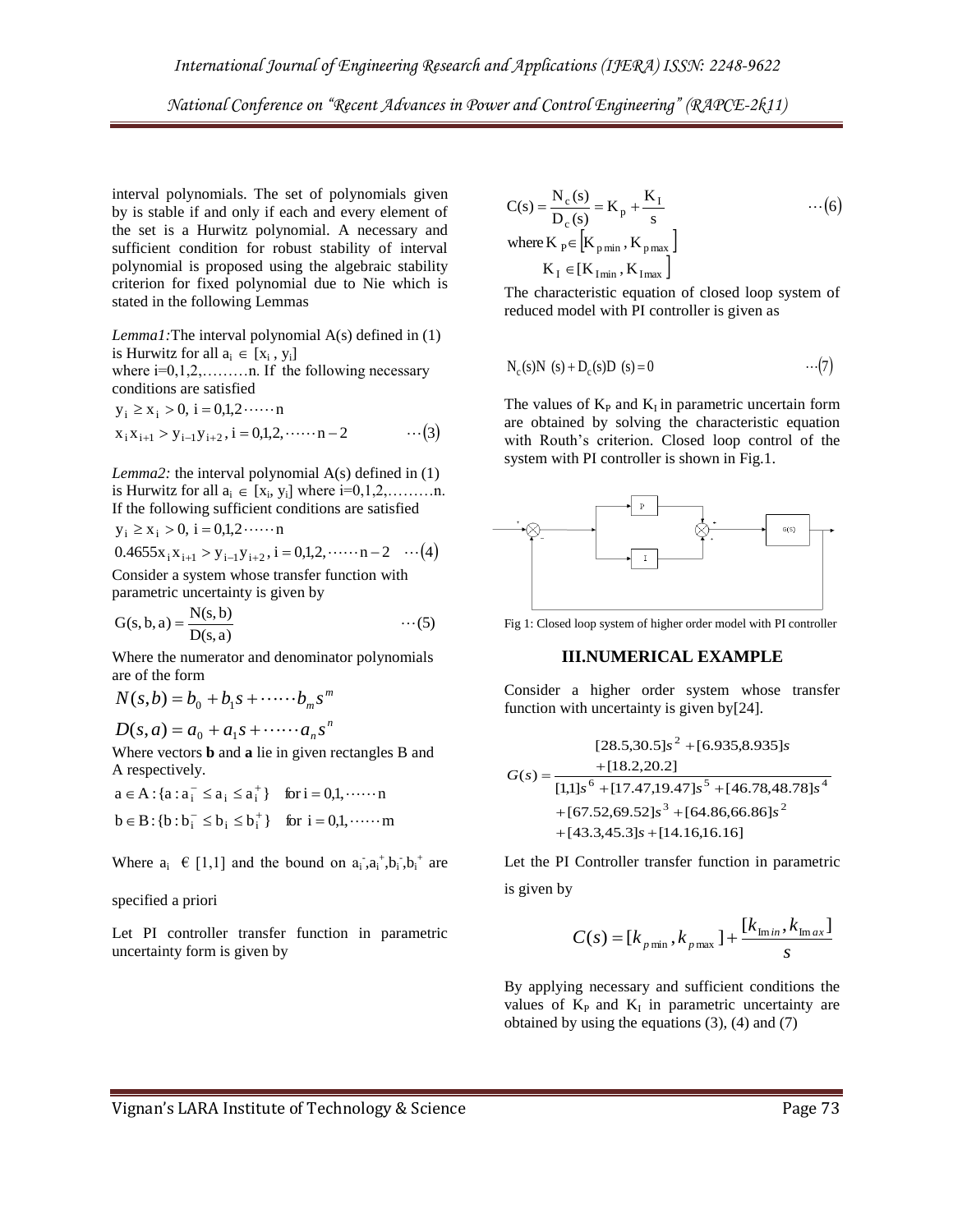*National Conference on "Recent Advances in Power and Control Engineering" (RAPCE-2k11)* 

$$
k_{p\min} = 0.28384
$$
  
\n
$$
k_{p\max} = 0.4070
$$
  
\n
$$
k_{\min} = 0.00164
$$
  
\n
$$
k_{\max} = 0.07969
$$

The PI controller transfer function in parametric uncertainty is given by

$$
C(s) = [0.28384, 0.4070] + \frac{[0.00164, 0.07969]}{s}
$$

The closed loop step response of the system with PI controller is shown in Fig2 and Fig 3

It is observed from the Fig 2 and Fig 3 that the designed PI controller obtained from the proposed method stabilizes the higher order uncertain system.









Vignan's LARA Institute of Technology & Science **Page 74** Page 74

 Fig 3: Closed loop step response with PI controller (higher bound)

### **V.CONCLUSION**

 A PI controller is designed for higher order uncertain systems from robust Hurwitz polynomial. The proposed PI controller procedure is illustrated through a typical numerical example available in the literature.

 It is observed from the simulation results of Fig 2 and Fig 3, that the designed PI controller obtained from the proposed method stabilizes the higher order uncertain system.

#### **VI.REFERENCES**

- [1] Ziegler, J. G. and N. B. Nichols, "Optimum settings for automatic controllers," *Trans. ASME,* vol. 64, pp. 759-768, 1942.
- [2] Astrom, K. J., T. Hagglund, C. C. Hang and W.K. Ho, "Automatic tuning and adaptation for PID controllers- a survey," *Control Eng. Pract.,* vol. 1, pp. 699-714, 1993.
- [3] Astrom, K. J. and T. Hagglund, *PID Controllers: Theory, Design, and Tuning.* Instrument Society ofAmerica, 1995.
- [4] Zhuang, M. and D. P. Atherton, "Automatic tuning of optimum PID controllers*," IEE Proc. Part D,* vol. 140, pp. 216-224, 1993.
- [5] Ho, W. K., C. C. Hang and L. S. Cao, "Tuning of PID controllers based on gain and phase margin specifications," *Automatica,* vol. 31, pp. 497-502, 1995.
- [6] Ho, M. T., A. Datta and S. P. Bhattacharyya, "A new approach to feedback stabilization," *Proc. of the35th CDC,*  pp. 4643-4648, 1996.
- [7] Ho, M. T., A. Datta and S. P. Bhattacharyya, "A linear programming characterization of all stabilizing PID controllers," *Proc. of Amer. Contr. Conf.,* 1997.
- [8] Ho, M. T., A. Datta and S. P. Bhattacharyya, "A new approach to feedback design Part I: Generalized interlacing and proportional control," *Dept. of Electrical Eng., Texas A&M Univ., College Station, TX, Tech. Report TAMU-ECE97-001-A,* 1997.
- [9] Ho, M. T., A. Datta and S. P. Bhattacharyya, "A new approach to feedback design Part II: PI and PIDcontrollers," *Dept. of Electrical Eng., Texas A&M Univ., College Station, TX, Tech. Report TAMUECE97- 001-B,* 1997. [10]
	- M.Siva Kumar,B.J.J.Raju,A.sarada Devi and P.Naga Manasa,"A novel approach for the design of stabilizing PI Controllers" Dept. of Electrical Eng., *proceeding of International Conference MS,07,India,December 3-5,2007*. 1988.
- [11] B. R. Barmish, A generalization of Kharitonov's four polynomial concept for robust stability problems with linearly *Dependent coefficient perturbations*, IEEE Trans. Automatic Control, Vol. 34, pp. 157- 165, 1989.
- [12] A. C. Bartlett, C. V. Hollot and L. Huang, *Root location of an entire polytope of polynomials: it suffices to check edges*, Mathematics of Control, Signals and Systems, Vol. 1, pp.